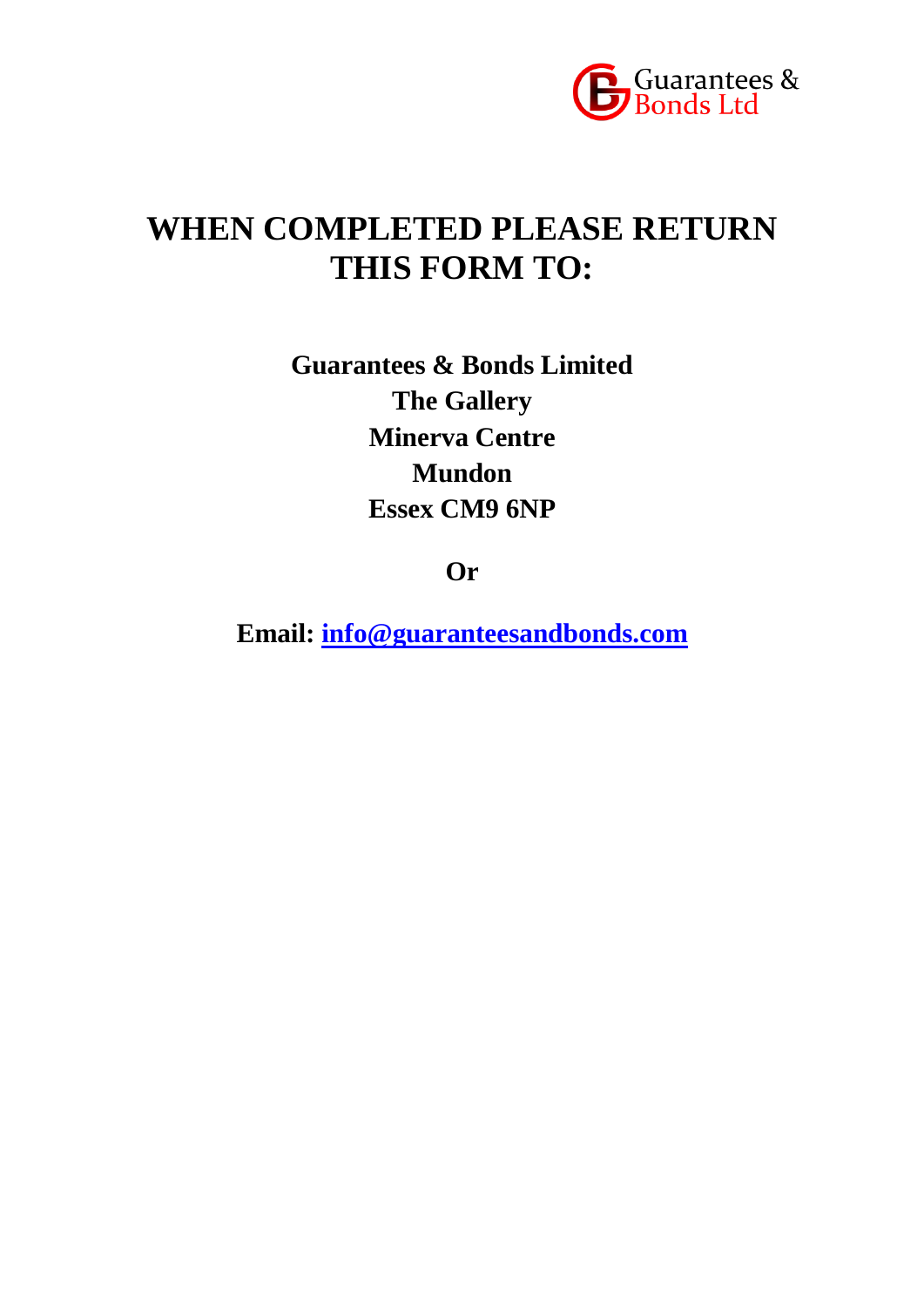

## **Deposit Bond Application**

| Applicant Company to be insured:     |  |
|--------------------------------------|--|
| Company Number (where Limited):      |  |
| <b>Applicants Registered Address</b> |  |
|                                      |  |
| Director / Partner 1 details:        |  |
| Director / Partner 2 details:        |  |
| Director / Partner 3 details:        |  |
| Director / Partner 4 details:        |  |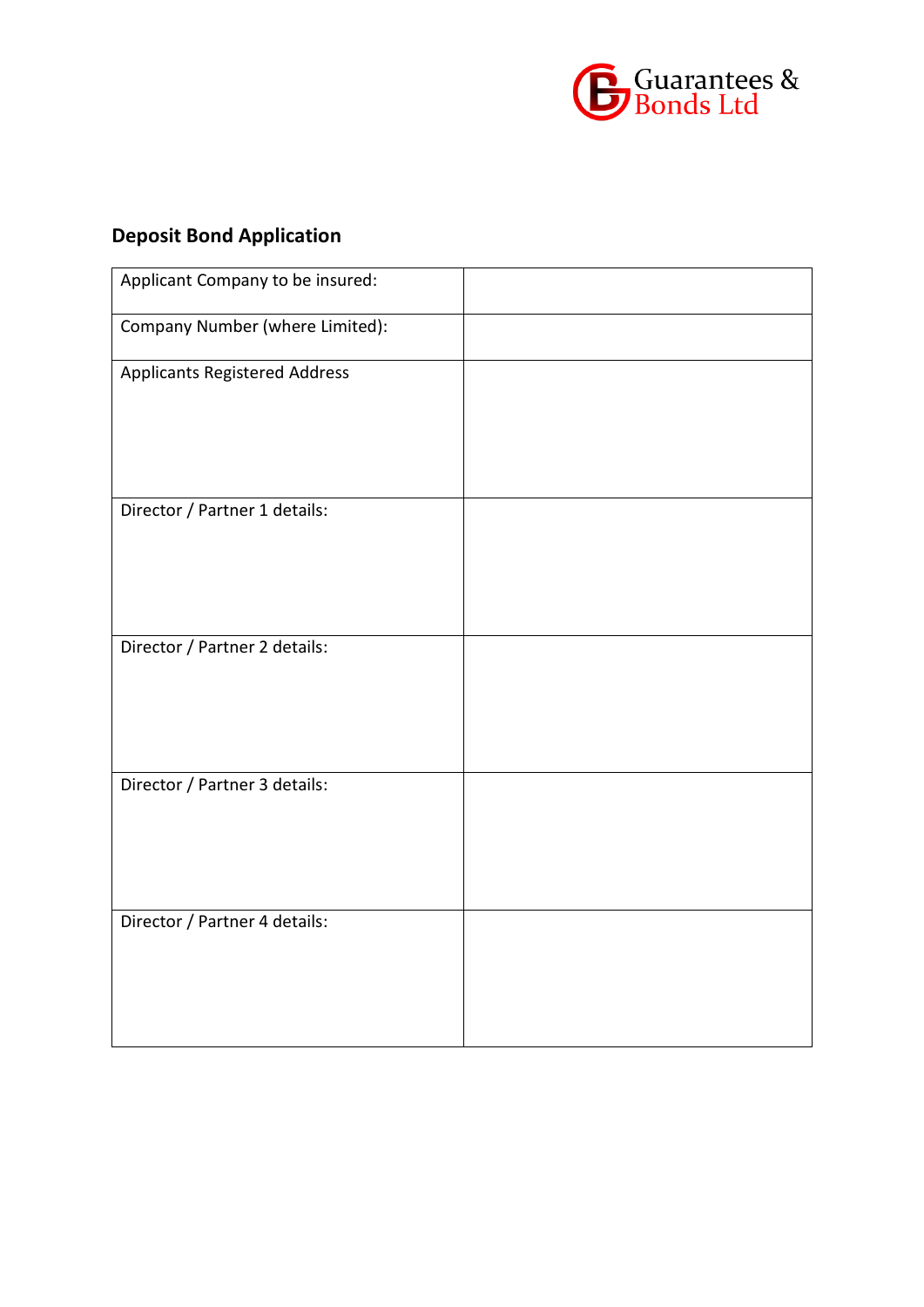

| Type of development to be constructed and    |                                         |
|----------------------------------------------|-----------------------------------------|
| brief details including location:            |                                         |
|                                              |                                         |
|                                              |                                         |
|                                              |                                         |
|                                              |                                         |
|                                              |                                         |
|                                              |                                         |
|                                              |                                         |
|                                              |                                         |
|                                              |                                         |
|                                              |                                         |
|                                              |                                         |
|                                              |                                         |
|                                              |                                         |
| Reasons for Bond requirement                 |                                         |
| e.g Land purchase/development:               |                                         |
| Number of Units:                             |                                         |
| Estimated Start date (start date of bonds):  |                                         |
| <b>Estimated Completion Date of new</b>      |                                         |
| development (end date of bonds):             |                                         |
| What is the current value of the site:       |                                         |
| Are you the current owner of the site and if |                                         |
| not what is the purchase price.              |                                         |
| Are there currently any outstanding          |                                         |
| loans/mortgages on the site:                 |                                         |
| Average Deposit:                             | % deposit of the purchase price of each |
|                                              | ). (This is the amount<br>unit (        |
|                                              | to be insured for each unit).           |
| Average Purchase Price per unit:             |                                         |
| <b>Total Insurance Amount:</b>               |                                         |
| Do you require the insurance to cover your   |                                         |
| purchasers prior to you completing on the    |                                         |
| purchase of the site:                        |                                         |
| What charges are there or will there be on   |                                         |
| the site:                                    |                                         |
| Does the % to be insured include Agents,     |                                         |
| Solicitors or other Fees:                    |                                         |
| Details of any appointed                     |                                         |
| Builder/Contractor:                          |                                         |
|                                              |                                         |
|                                              |                                         |
|                                              |                                         |
|                                              |                                         |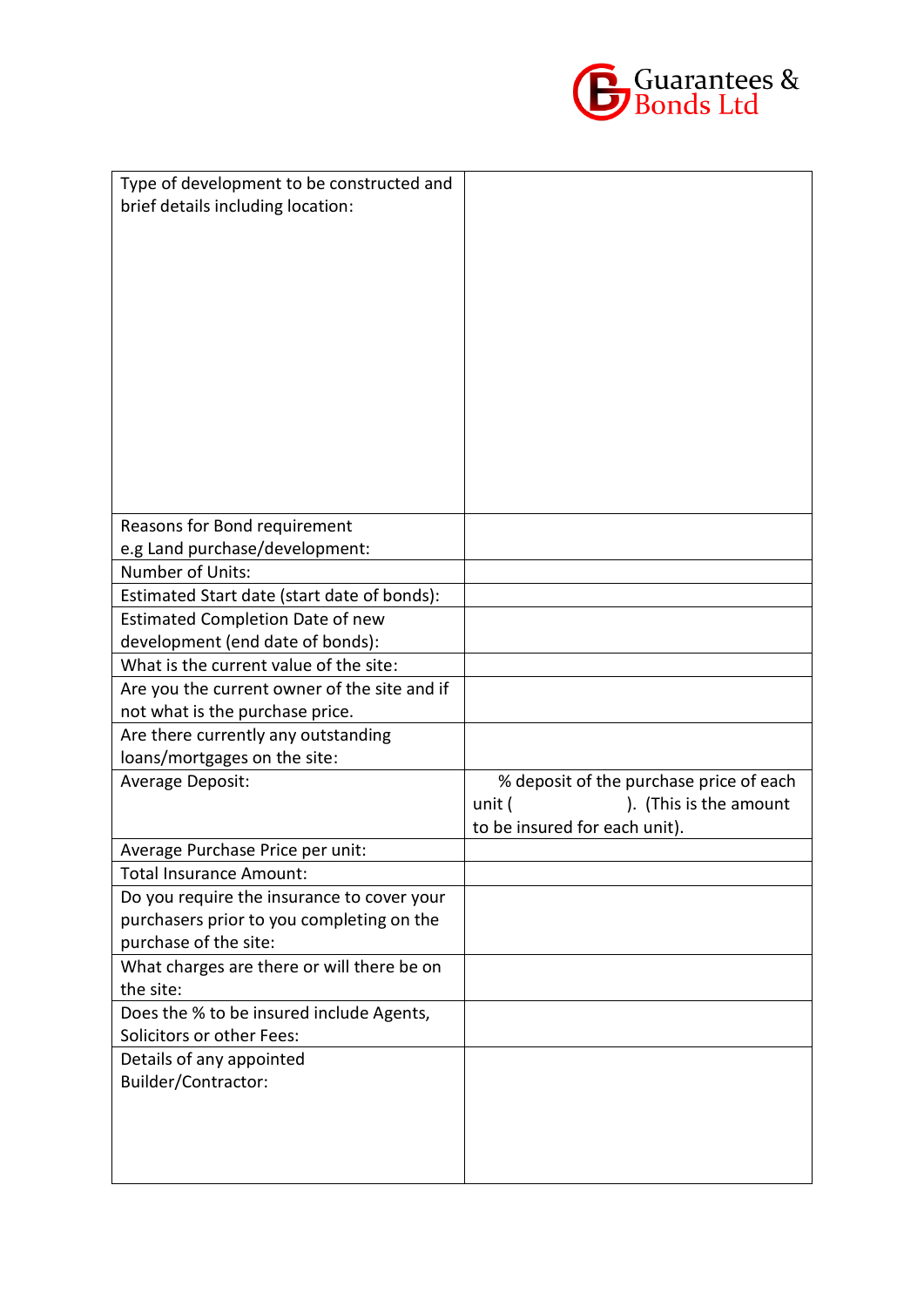

| Currency:                           |  |
|-------------------------------------|--|
| Period/Term bonds are required for: |  |
| Governing Law:                      |  |

## **Please provide the following additional information:**

- 1. Details of any previous developments.
- 2. CV's of the Directors / Partners.
- 3. Independent valuation of the site to be insured.
- 4. If the insured is not an SPV and is already trading the latest accounts.
- **5.** Copies of any plans and drawings.
- **6.** Copy of contract or letter from the builder confirming build costs.

### **DISCLOSURE**

| Has the applicant, any of its Directors or Partners ever<br>Required a surety to make a payment under a bond or guarantee?<br><b>YES</b>                                                                                                                                               | N <sub>O</sub> |
|----------------------------------------------------------------------------------------------------------------------------------------------------------------------------------------------------------------------------------------------------------------------------------------|----------------|
| Has the applicant company, any of its Directors or Partners ever been<br>bankrupt or entered into an arrangement with creditors whether<br>voluntary or not, or been a Director or Partner of a Firm or<br>company to which a receiver or Liquidator has been appointed?<br><b>YES</b> | N <sub>O</sub> |
| Has the applicant company, any of its Directors or Partners ever had any<br>County Court Judgments or adjudications awarded against them?<br>YES                                                                                                                                       |                |

If you have answered **YES** to any of the above please give further details dates, values, reasons and outcome in the box below:-

| I hereby give permission for Guarantees & Bonds to carry out credit checks on my |            |
|----------------------------------------------------------------------------------|------------|
| behalf                                                                           | <b>YES</b> |

#### **IMPORTANT**

I/WE DECLARE THAT THE ABOVE STATEMENTS ARE TRUE AND COMPLETE AND THAT I/WE HAVE NOT CONCEALED ANY MATERIAL INFORMATION FACT OR CIRCUMSTANCE WHETHER REQUESTED OR NOT THAT COULD AFFECT A DECISION OR CONDITION APPLYING TO ANY DECISION.

*Signature……………………………………………Position………………………………………*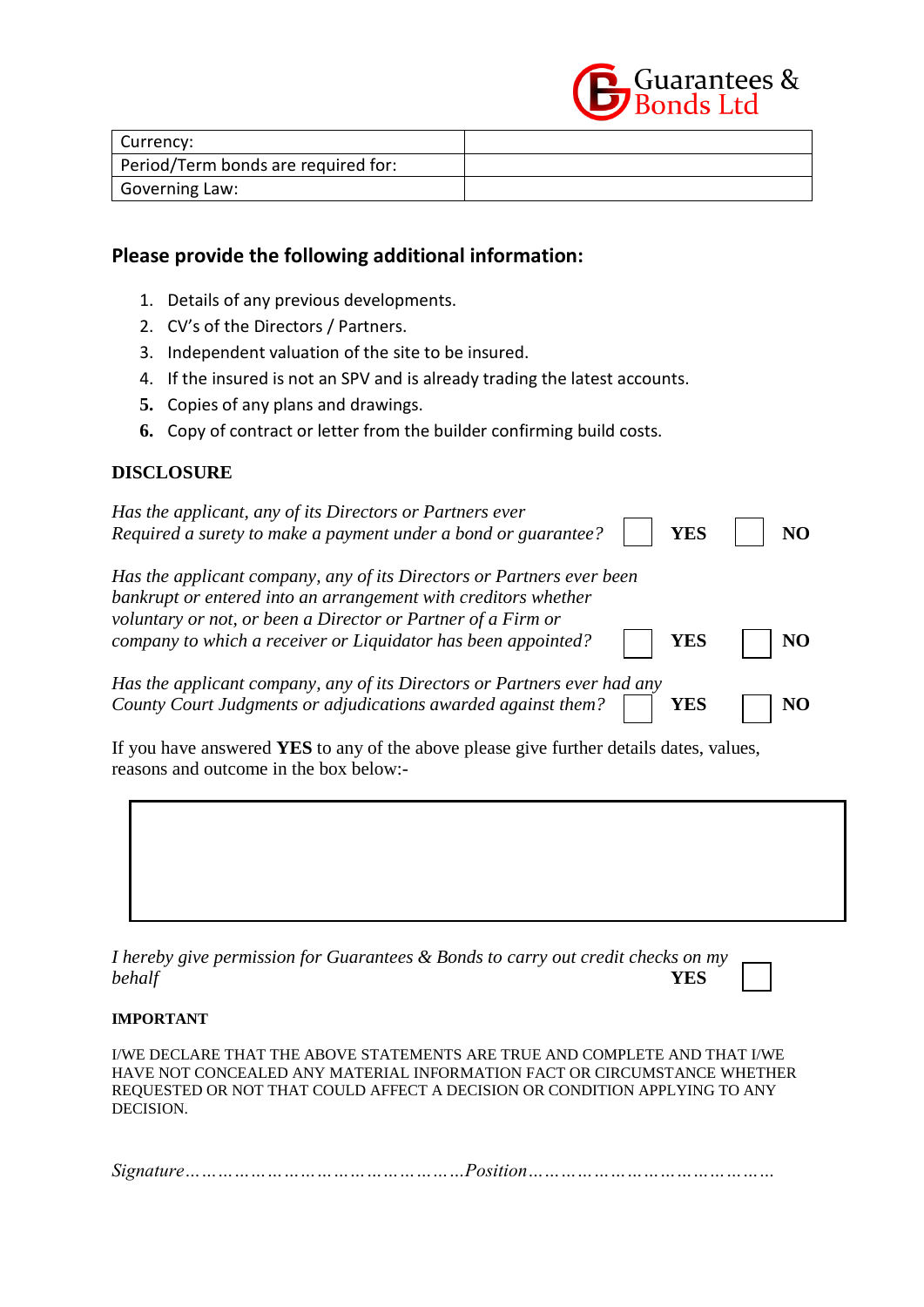

## **TERMS OF BUSINESS AGREEMENT (Please read carefully)**

#### **INFORMATION ABOUT US**

Guarantees & Bonds Limited (GBL) of The Gallery, Minerva Centre, Mundon, Essex CM9 6NP is an independent insurance intermediary. GBL is authorised and regulated by the Financial Conduct Authority (FCA) our number is 546285. . Our permitted business includes administering the performance of, advising and arranging, general insurance contracts including Surety, Guarantees and Bonds. You can check this by visiting the FCA's website at www.fca.gov.uk.

This Terms of Business Agreement (TOBA) must be read in conjunction with any fee or service agreement issued to you by GBL and must also be read in conjunction with any reports, product particulars and Key Features Document or Key Facts Document issued to you by GBL

**IMPORTANT.** Please read this document carefully. It sets out the terms on which we agree to act for you and contains details of our regulatory and statutory responsibilities. If you sign the application form this TOBA attaches too we will treat it that you have read and unless advised have fully accepted the terms and conditions contained within it.

You should contact us if there is anything that you do not understand.

#### **Commencement / Termination**

This TOBA comes into force with immediate effect upon delivery. You, or we, may terminate our authority to act on your behalf with immediate effect. This may be done at any time, without penalty, but notice must be given in writing. Termination will be without prejudice to the completion of transactions already initiated. Whenever possible, we will give 10 business days notice of any amendments to the TOBA before transacting business with you, unless it is impractical to do so.

#### **Advising on/Arranging your insurance**

We will usually provide advice or information on the basis of an analysis of the market. The number of insurers approached will depend on the type and availability of the insurance required and sometimes a selection of insurers or a single insurer may be used.

Upon receipt of your instructions we will place insurance with insurers and keep you informed as to the progress of our negotiations. We will advise you of any inability of place your insurance.

#### **Security**

We will advise you of the insurers with whom it is proposed to place any insurance on your behalf. **However, we cannot and do not guarantee the solvency or continuing solvency of any insurer used**. You should note that the financial position of an insurer can change after the cover has been incepted.

A liability for the premium, whether in full or pro rata, may arise under policies where a participating insurer becomes insolvent.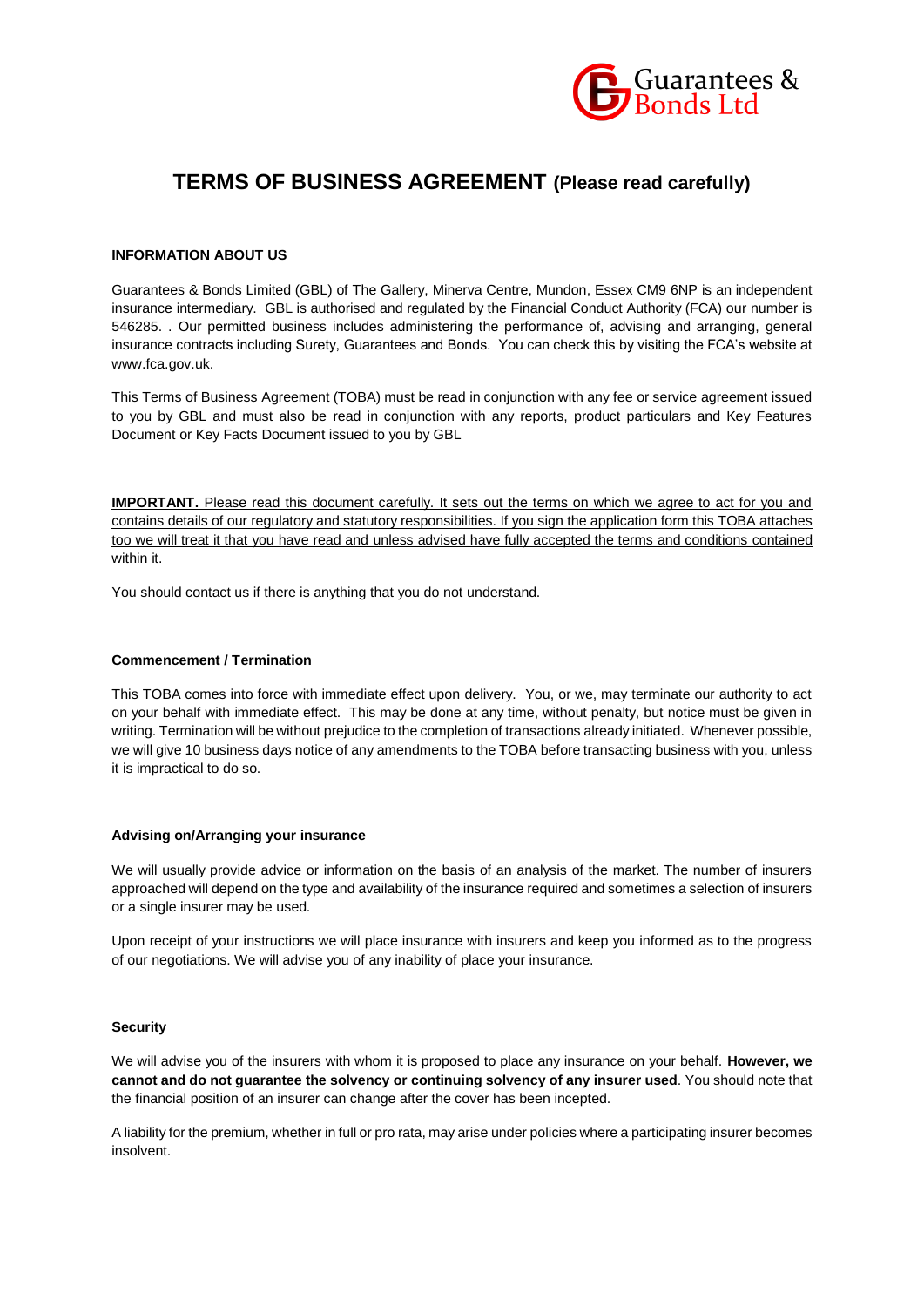

#### **Duty of Disclosure**

You must disclose to insurers, before the contract is concluded, any fact or circumstance which is known to you (or which ought to be known to you) in the ordinary course of your business and which is material to the risk. A fact is material if it would influence the judgment of a prudent insurer in fixing the premium or determining whether he would take the risk. You must also advise us immediately of any alterations to the risk.

Should you not act with the utmost good faith or fail to disclose any material fact or circumstance to insurers, they may void the policy.

#### **Premium payment**

You must provide the premium due in cleared funds in accordance with the amounts and payment dates specified in our invoice. Failure to meet the payment dates may lead to insurers canceling your policy. Where insurers have specified that the premium must be received by a certain date, failure to comply can result in the automatic termination of your insurance.

#### **Cancellation**

In the event of cancellation of an insurance policy after inception, insurers may return a pro-rata premium. In the event of cancellation of a bond after issuance, the bondsman normally will not refund any premium.

#### **Documentation**

We will issue documents confirming details of the policy(s) or bond(s) purchased, including the identity of your insurers.

We will advise you of the date(s) on which any premiums are due and, if relevant, the consequences of late payment.

Any necessary re-issuing of a bond or policy document may incur an additional charge from Underwriters which will be solely at their discretion.

Where required by regulation we will also :

- Set out your demands and needs as understood by us.
- Confirm whether the contract has been personally recommended and, if so, the reasons for making that recommendation.
- **Include where we deem necessary a summary of the key aspects of your policy.**
- **Provide you with policy confirmation.**
- Where relevant provide you with renewal terms, in good time before the expiry of your policy, or notify you that the renewal is not being invited.

It is important that you read all your documentation carefully and inform us immediately if you have any concerns with the coverage arranged for you.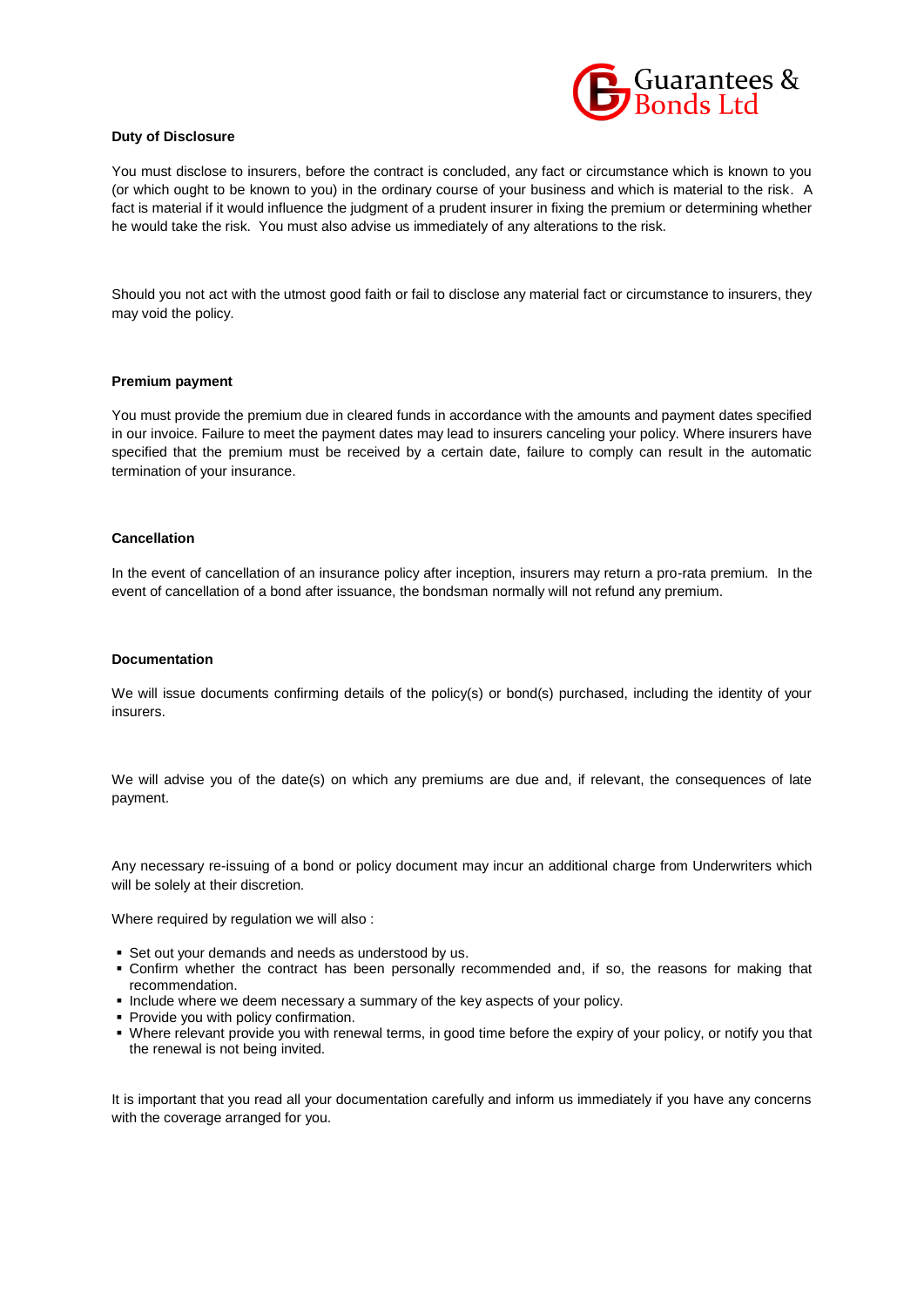

#### **Claims**

You must notify us as soon as possible of a claim or circumstances which may give rise to a claim. We will advise you what you need to due in order to pursue you claim; you should note you will need to state all material facts concerning the claim.

Your claim may be dealt with by our own staff under a delegated claims handling authority on behalf of your Insurer. In these circumstances, any payment would be made by ourselves and then recovered from the Insurer. However, you should note that where an insurer has delegated such authority to us, there may be a potential conflict of interest (in that we would be acting on behalf of the Insurer rather than you as the client), and we will draw this to your attention when acknowledging your claim.

We will remit claims payments to you as soon as possible after they have been received on your behalf.

We will provide you with every assistance in submitting a claim and seeking to obtain reimbursement. **However, in the event that an insurer becomes insolvent or delays making settlement we do not accept liability for any unpaid amounts.**

#### **Remuneration**

Our remunerations for our service may be in the form of commission or brokerage which is a percentage of the insurance premium paid by you and allowed by the insurer(s) with whom the insurance is placed; and/or a fee and/or other disbursements.

Remunerations are earned for the policy period and we will be entitled to retain fees and brokerage in respect of the full policy period in relation to policies placed by us.

In the event of mid term adjustments we will be entitled to the same rate of remuneration.

In addition to the above we may also receive other remuneration by way of :

- **Interest earned on insurance monies passing through our bank accounts**
- Expense allowances or commissions from Insurers for managing and administering certain covers, binding authorities and other similar facilities
- Profit commissions or profit shares paid by insurers on a specific facilities and arrangements for a limited class of business
- Administrative service fees which may be paid for limited specific services we provide to insurer(s) as part of the placing or claims process

We will deal with you openly and, when requested, we will disclose the amount of any additional income (or where that is not feasible a reasonable estimate of the additional income or its basis of calculation) from the above and any other sources which we may receive in relation to insurance which we arrange.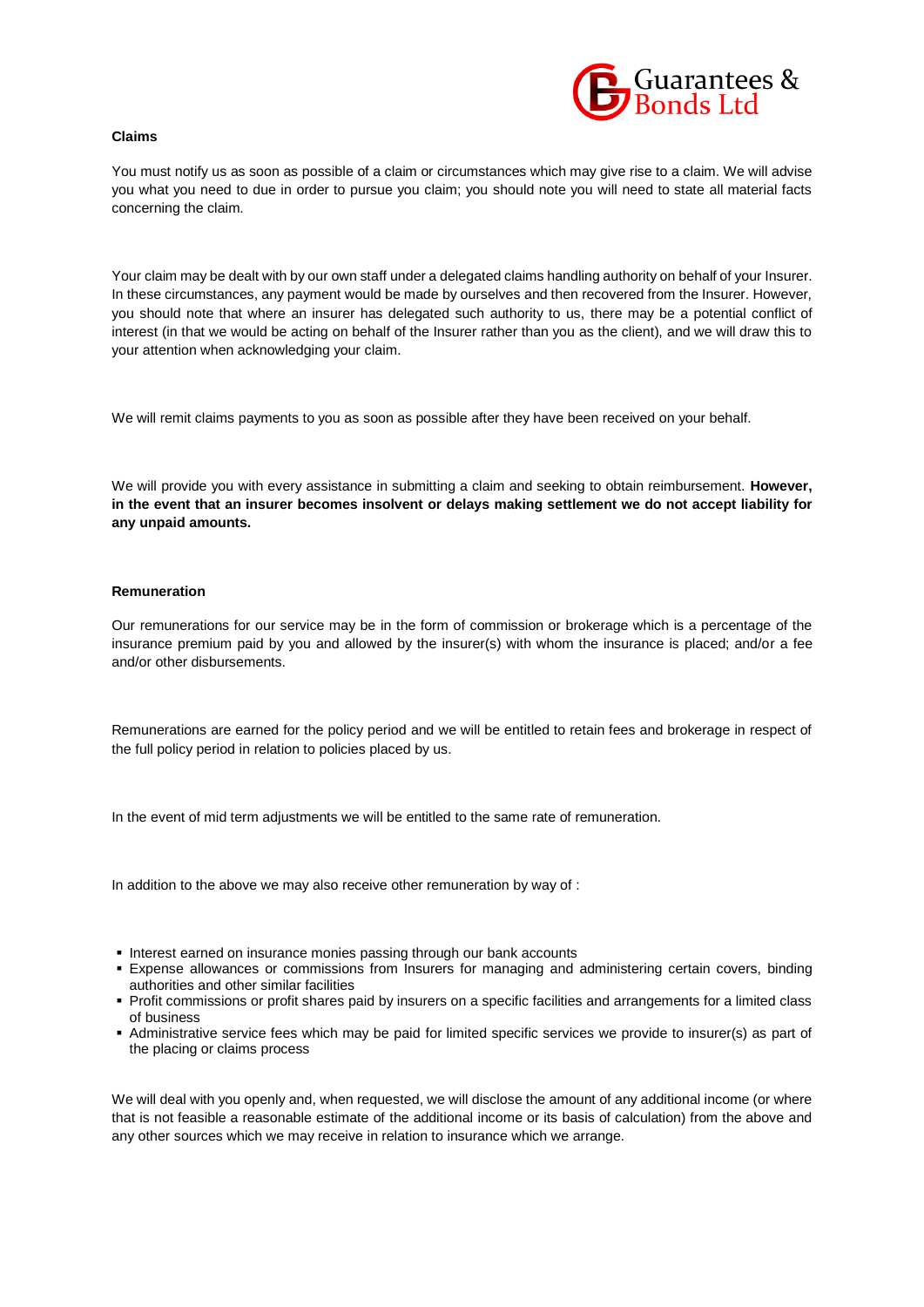

#### **Client money arrangements**

Monies related to premiums, claims and premium refunds collected and or held by us will be held on behalf of insurers in accordance with the Terms and Conditions laid down in the Terms of Business in force with those **Insurers** 

We have held premium and claims monies on behalf of our clients. Some Insurers have elected for risk transfer whereby we hold premium and claims monies as agent of the Insurer. In these circumstances premium paid to us is deemed to be paid to the Insurer. It is therefore possible that on any risk placed by us that there could be a combination of some insurers who have accepted risk transfer and some who have not.

We also hold monies in a separate client account on a statutory trust basis. This account protects clients in the event of the failure of us or the failure of the bank where the money is held. If this occurs, our general creditors will not be able to make claims on client money as it will not form part of our property. The fact that we hold money on trust gives rise to fiduciary duties owed to our clients until client money reaches the insurer or product provider. If you would like to know the exact position on any particular placement please let us know.

#### **Interest on Client Money**

Any interest or exchange gains realised from client money held by us will be retained by us.

#### **Payment to Third Parties**

We may transfer client money to another person, such as another broker or settlement agent, for the purpose of effecting a transaction on your behalf through that person. This may include brokers and settlement agents outside the UK. The legal and regulatory regime applying to a broker or settlement agent outside the UK may be different to that of the UK and, in the event of a failure of the broker or settlement agent, this money may be treated in a different manner from that which would apply if the money were held by a broker or settlement agent in the UK.

You may notify us if you do not wish your money to be passed to a particular person in a particular jurisdiction.

#### **Complaints**

It is always our intention to provide a high standard of service. If our service falls below the standard our clients reasonably expect and they have cause for complaint, we endeavour to ensure that at the appropriate stage the matter is handled fairly and promptly by suitably senior and independent staff member.

If you wish to register a complaint then please contact the Compliance Officer in writing at the address shown above; or telephone 01621 858620; or email info@guaranteesandbonds.com.

If we consider that your complaint does not relate to our services (for instance, if the matter concerns the performance of your insurer), we will put you in contact with an appropriate person to whom your complaint may be addressed.